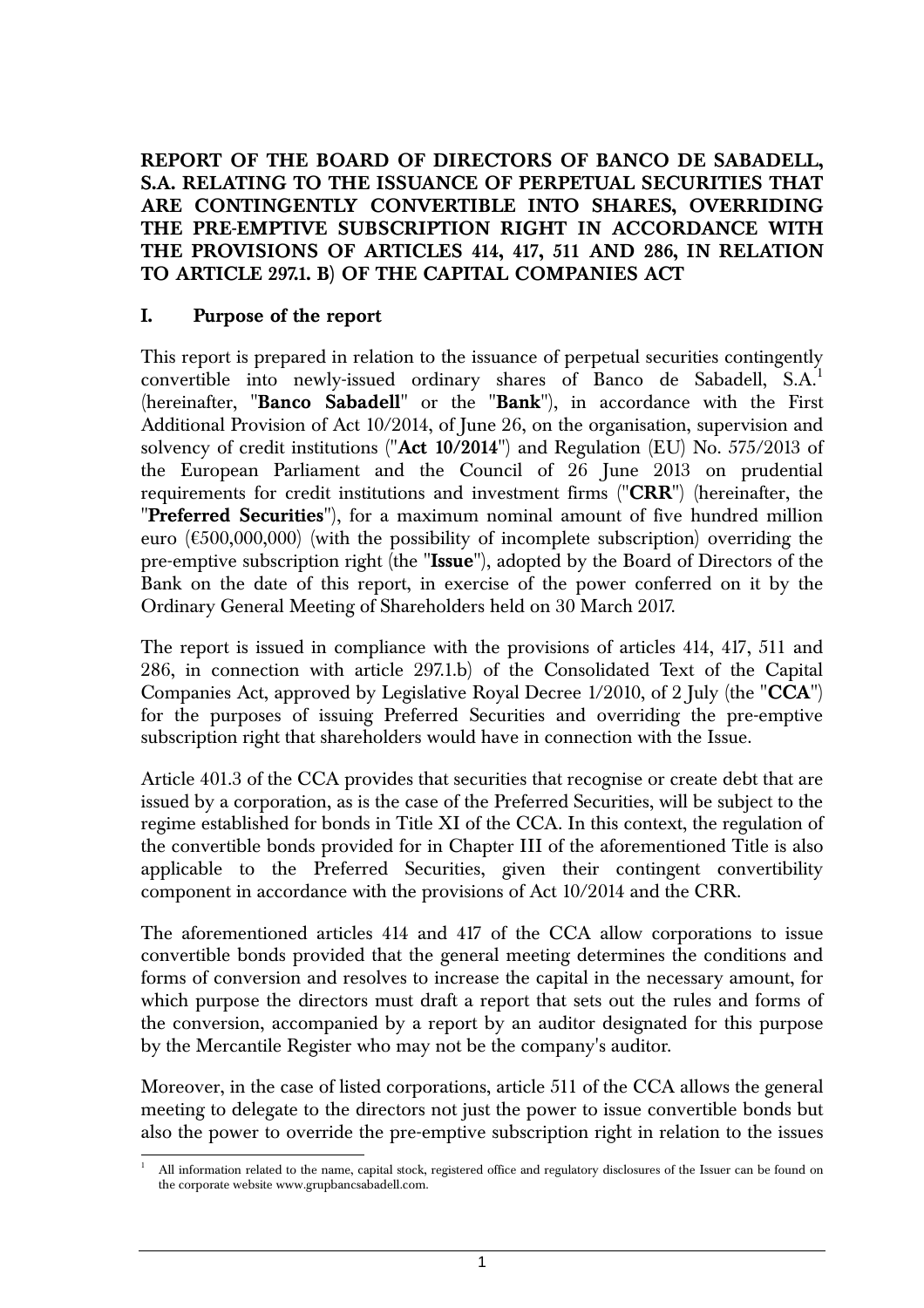of convertible bonds that are made under the delegated powers, if this is in the company's interests. For this purpose, the notice of the general meeting that contains the proposal to grant the directors the power to issue convertible bonds must also expressly set out a proposal to grant the power to override the pre-emptive subscription right, and a motion to increase capital on the basis of the power granted to the Board, the report by the directors and the report by the auditor referred to above must refer to each specific issue.

For these purposes, in accordance with the provisions of article 417 of the CCA, the aforementioned report by the directors must provide a detailed justification for the proposal to override the pre-emptive subscription right and the auditor's report must contain a technical opinion on the reasonableness of the data contained in the directors' report as well as on the suitability of the conversion ratio and of any adjustment formulas to compensate for possible dilution of the shareholders' economic stakes.

Lastly, given that the issuance of convertible bonds by a company entails performing a corresponding capital increase to cater for the conversion of the convertible bonds that are issued, the formalities required by the CCA for capital increases must also be observed when convertible bonds are issued. In this regard, to the extent that the issuance of convertible bonds and the corresponding capital increase are approved by the company's directors by delegation of its General Meeting, in accordance with article 286 in connection with article 297.1 b) of the CCA, the directors must draw up a written report justifying the amendment of the company's Articles of Association as may be required by such capital increase.

Therefore, based on the intention of the Bank's Board of Directors to issue the Preferred Securities while overriding the shareholders' pre-emptive subscription right, the purpose of this report is to set out the conditions and forms of conversion of the issue and to justify the proposal to override the shareholders' pre-emptive subscription right and the corresponding capital increase that may be carried out in the event that any of cases of conversion arise, all in compliance with the requirements mentioned in the previous paragraphs.

In any case, as stated in section IX below, the Board has delegated to the Executive Committee and/or the directors Mr. José Oliu Creus, Mr. Jaime Guardiola Romojaro and Mr. José Luis Negro Rodríguez the power to decide to carry out or withdraw the issue as a function of market circumstances.

In addition, the Bank has asked the Alicante Mercantile Register to designate an auditor other than the auditor of Banco Sabadell to issue a special report containing a technical opinion on the reasonableness of the data contained in this report as well as on the suitability of the conversion ratio and any adjustment formulas, to compensate for possible dilution of the shareholders' economic interests, in accordance with the provisions of article 511 of the CCA in relation to articles 414.2 and 417.2 of the CCA.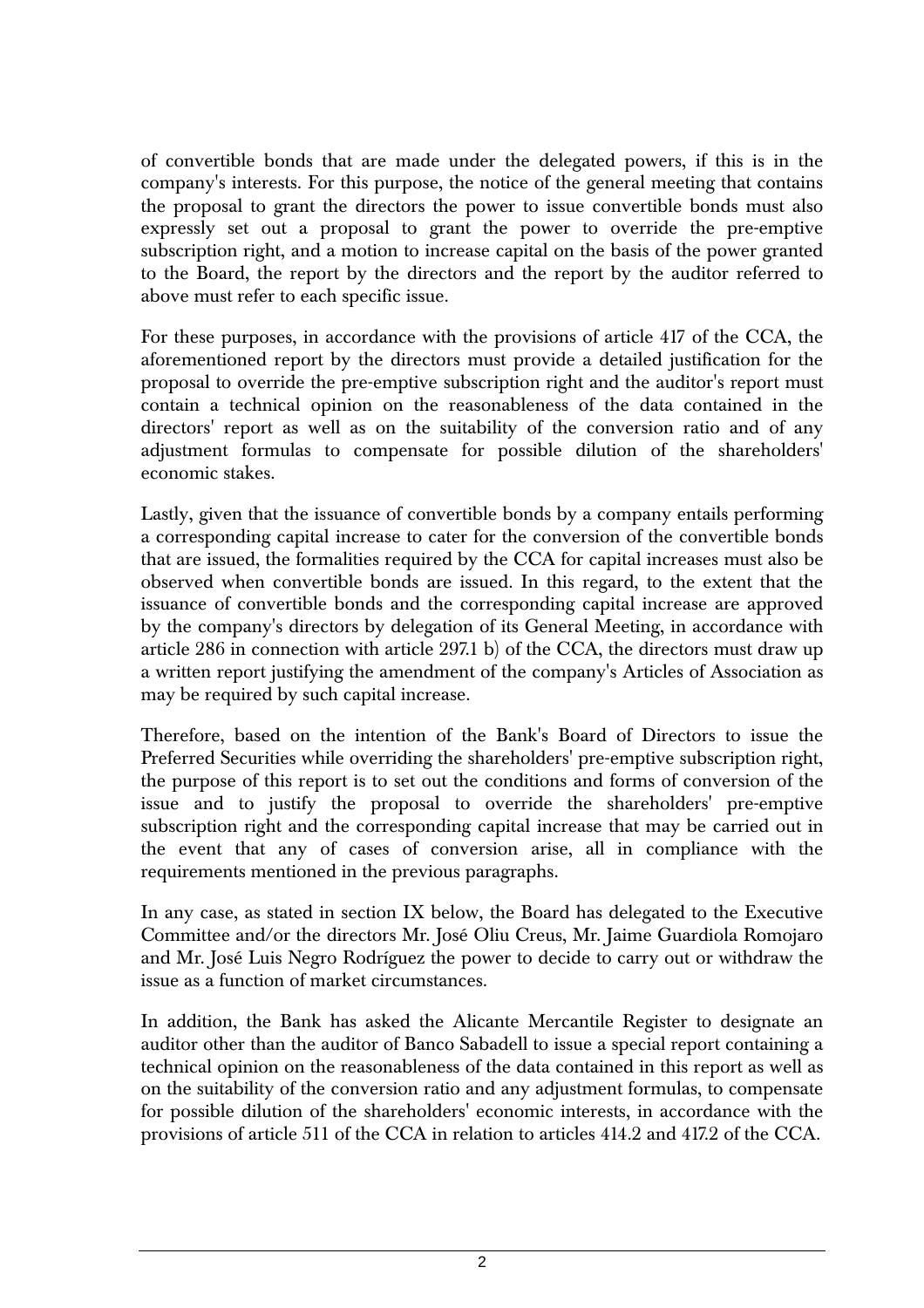This report and the special report by the auditor other than that of Banco Sabadell who is designated by the Mercantile Register will be made available to the Bank's shareholders and will be communicated to the first General Meeting of Shareholders of the Bank that is held after the decision to make the issue.

### **II. Delegation of powers to the Board of Directors by the General Meeting on 30 March 2017**

The issuance of preferred securities that the Board of Directors intends to carry out is performed in execution of the powers conferred by the General Meeting of Shareholders on 30 March 2017, in its resolution number five.

It is hereby placed on record that, of the maximum issuance limit established by authorisation of the General Meeting of Shareholders of TWO THOUSAND MILLION EURO (€2,000,000,000), ONE THOUSAND TWO HUNDRED AND FIFTY MILLION EURO ( $\epsilon$ 1,250,000,000) remain available since, on the occasion of the inaugural issue of perpetual securities that are contingently convertible into shares of the Bank last May, SEVEN HUNDRED AND FIFTY MILLION EURO  $(\text{\textsterling}750,000,000)$  were used by virtue of that same delegation of powers.

## **III. Current situation that makes the Issue advisable**

The purpose of the Issue is to strengthen own funds of the Bank and its group (the "**Banco Sabadell Group**" or the "**Group**"), given that the Preferred Securities are a subordinated instrument capable of absorbing losses through conversion into newlyissued shares in certain cases and they fulfil the eligibility requirements to be classified as additional tier 1 capital under the CRR.

The regulatory framework at Spanish, EU and international level regarding own funds and solvency requirements for credit institutions has undergone very significant changes in the recent past.

In December 2010, the Basel Committee on Banking Supervision (the "**Basel Committee**") published recommendations regarding the Basel III framework, which contained reforms to strengthen international capital and liquidity standards applicable to credit institutions in order to promote a more resilient banking sector.

This Basel III framework was revised in June 2011 and, after including the latest recommendations of the Basel Committee and complying with the appropriate legislative procedures, on 26 June 2013, Directive 2013/36/EU of the European Parliament and of the Council of 26 June 2013 on access to the activity of credit institutions and the prudential supervision of credit institutions and investment firms ("**Directive 2013/36/EU**") and the CRR (together with Directive 2013/36/EU, "**CRD IV**") were approved, which incorporated the Basel III criteria into EU law.

Without prejudice to the direct applicability of the CRR, this new CRD IV framework has already been transposed in Spain through Royal Decree-Act 14/2013,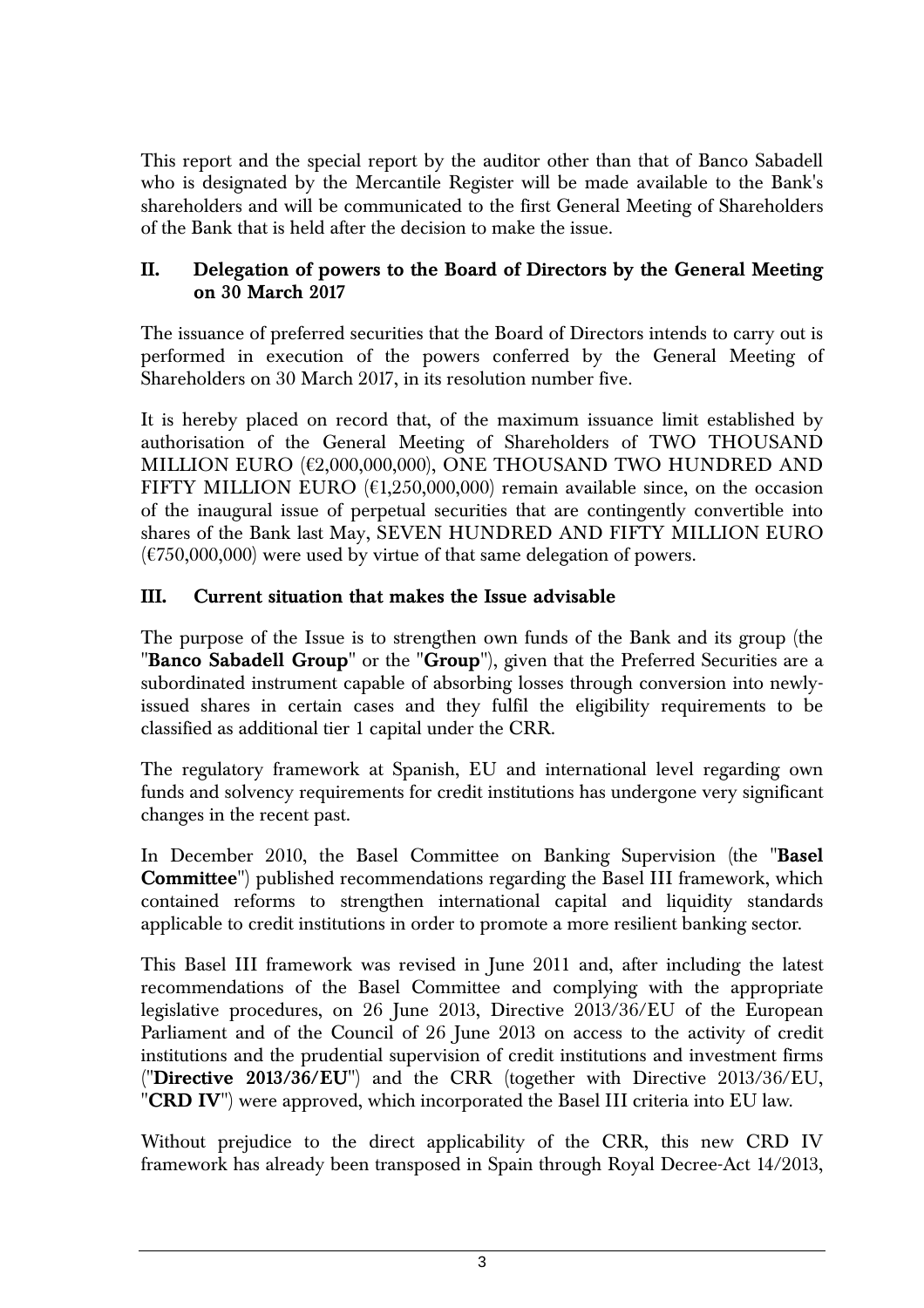of 29 November, on urgent measures for the adaptation to Spanish law of the regulations of the European Union in matters of supervision and solvency of financial entities, Act 10/2014 and Royal Decree 84/2015, of 13 February, implementing Act 10/2014, as well as by a number of Bank of Spain circulars.

Although Banco Sabadell and its Group comply with the own funds requirements that are currently applicable, in order to be considered to be properly capitalised under CRD IV, credit institutions must have certain proportions of various equity instruments. Thus, in addition to the highest quality own funds (*Common Equity Tier 1*), CRD IV contemplates two additional categories of regulatory capital, *Additional Tier 1* capital and *Tier 2* capital, which can be covered with specific instruments or, in their absence, with ordinary Tier 1 capital, although the latter is more costly and less efficient.

CRD IV also provides that the instruments issued by credit institutions that have been computed to date as Tier 1 capital but that do not comply with the new requirements established in the CRR will gradually cease to compute up until 2023, at which point they will cease to be computed as Tier 1 instruments.

This is the context in which the Board of Directors considers it appropriate to carry out an issue of securities such as the Preferred Securities that will compute as additional Tier 1 capital under CRD IV.

Additionally, with this issue the Bank intends to take advantage of the current favourable situation in the financial markets for the issuance of this type of instruments, as corroborated by the success of the inaugural issue of additional Tier 1 instruments performed by the Bank last May, which situation might be modified in the future, taking into account also the interest and demand detected among some institutional investors.

Additionally, although the Preferred Securities that the Bank intends to issue are essentially perpetual fixed-income securities, the First Additional Provision of Act 10/2014 and CRD IV require that, for the securities to be computable as intended, the terms and conditions of these securities must include a mechanism for absorbing losses when certain exceptional cases provided for in those regulations arise.

In the case of the Preferred Securities, that loss-absorption mechanism consists of their conversion into ordinary shares that will be issued newly by the Bank in the event that Banco Sabadell or its Group attains an ordinary Tier 1 capital ratio lower than 5.125 %, as indicated in the section entitled Conversion Conditions and Forms below.

This loss-absorption mechanism through contingent conversion of the securities into shares in accordance with the requirements of the aforementioned legislation would therefore be triggered only in very specific scenarios of a shortfall of own funds, so that only in situations of significant accounting losses or material declines in the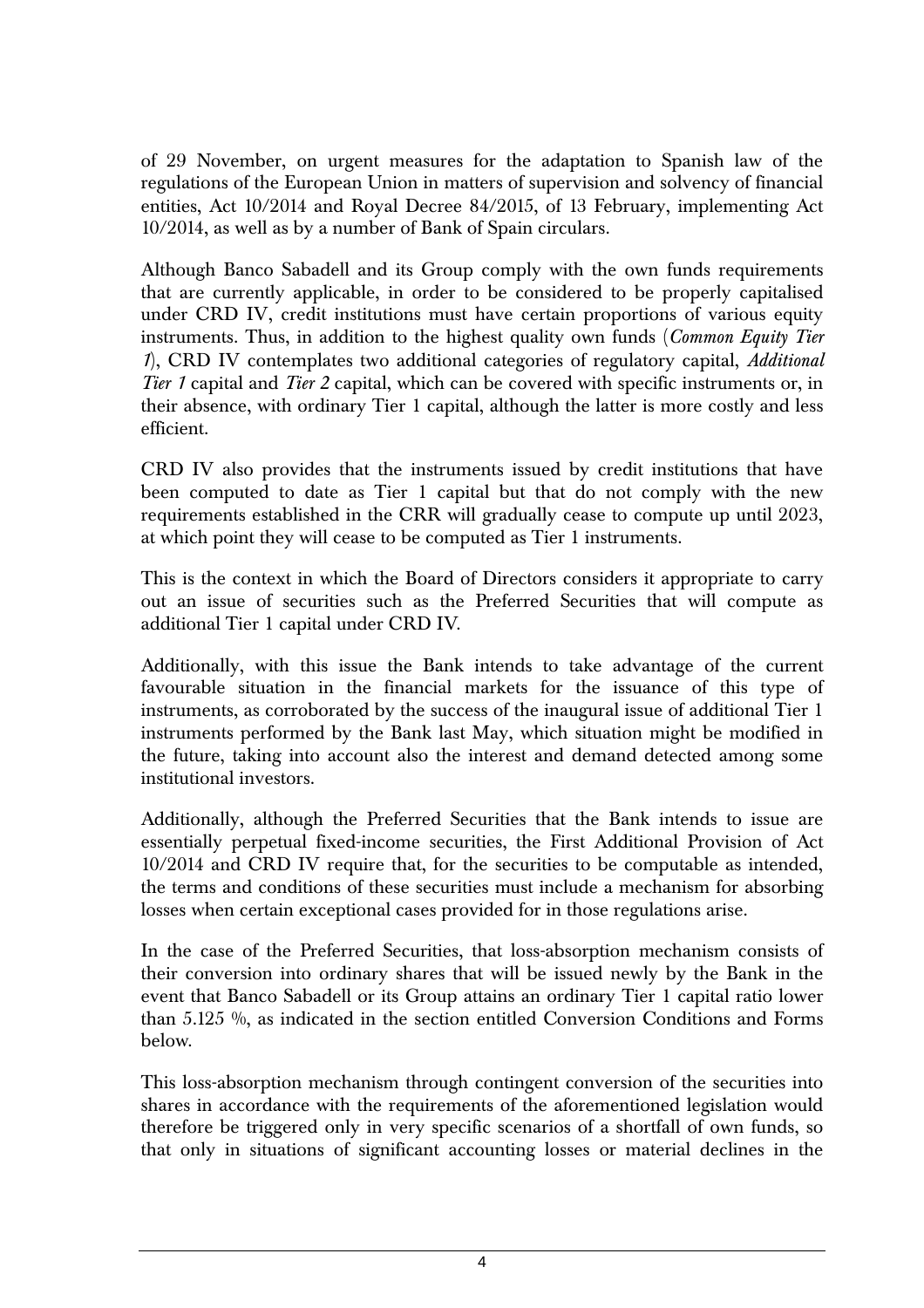relevant ratios could the issuers improve their levels of common equity Tier 1 capital by conversion in this way.

Therefore, the Preferred Securities that it is proposed to issue will be perpetual fixedincome securities with the capacity to absorb losses through their conversion into shares in the event of a deterioration in the capital position of the Bank or its Group that, in the event, will enable them to reinforce the regulatory capital of Banco Sabadell and its Group immediately as the shares issued on the occasion of the conversion of the Preferred Securities would count as common equity Tier 1 capital under CRD IV.

## **IV. Financial conditions of the issue**

The financial conditions of the Issue are those set out in the resolution of the Board adopted in accordance with the proposal that is transcribed in section IX of this report, including notably the following.

The investor will collect a coupon that will be determined in the final conditions of the Issue. Payment of the coupon is expected to be conditional on, among other factors, passing the payment test required by the regulations on own funds, which will be detailed in the terms and conditions of the Issue. Likewise, the Issuer shall be entitled, if it deems this necessary, to cancel, at its discretion, the payment of the remuneration for an unlimited period, without cumulative effect, and such cancellation may also be imposed by the competent supervisory authority based on the Issuer's financial and capital situation.

In the event of any of the cases of conversion contemplated in the following section of this report, the number of Banco Sabadell shares to be delivered per Preferred Security in the conversion will not be known until the date of the announcement that conversion has been triggered, since a variable conversion ratio is established that depends on the price of the share at the time of conversion, according to the following formula:

$$
NumShar = NomPref/ConvPri
$$

Where:

*NomPref:* Nominal amount of the Preferred Security/ies being converted (200,000 euro per Preferred Security).

*NumShar:* Number of shares of Banco Sabadell to be delivered per Preferred Security.

*ConvPri:* Conversion price (as defined in the next section).

At the time of conversion, the holder of Preferred Securities will receive a number of shares whose value at that time will be similar to the nominal amount paid in cash at the time of subscription of the Preferred Securities, subject to the limits indicated in the next section of this report.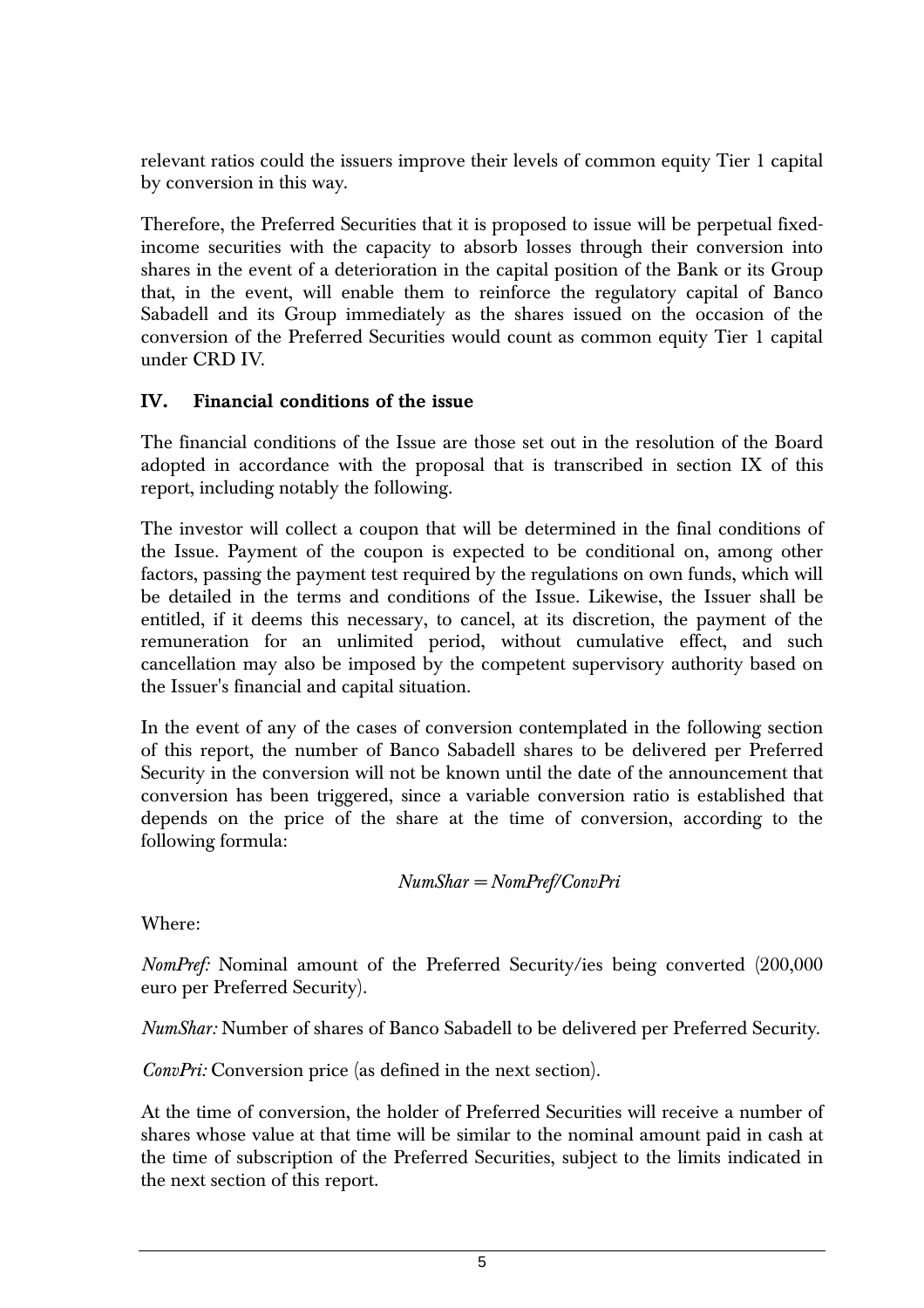## **V. Conversion conditions and forms**

- 1. **Convertibility of the Preferred Securities**: The Preferred Securities will be automatically converted into newly-issued shares of Banco Sabadell in the event of any of the conversion triggers indicated below.
- 2. **Conversion triggers**: The Preferred Securities will be converted into new ordinary shares of Banco Sabadell if the Common Equity Tier 1 ratio of Banco Sabadell or its group falls below 5.125% at any time.
- 3. **Conversion ratio**: The Conversion Ratio will be the quotient between the nominal amount of the Preferred Securities and the conversion price (the "**Conversion Price**").

The Conversion Price will be the market value of the shares of Banco Sabadell at the time of the conversion of the Preferred Securities, calculated as the average of the volume-weighted average prices of the Banco Sabadell share on the five trading days prior to the day on which it is announced that the corresponding conversion trigger has been reached (the "**Reference Price**").

The minimum Conversion Price will be equal to 66% of the Bank's share price at the close of trading on the business day before the date of setting the terms of the Issue, and must be in the range of between 0.983 and 1.314 euro per share. If the Reference Price is lower than this figure, the Conversion Price will be that minimum (without prejudice to any changes in this amount as a result of the application of the anti-dilution mechanism provided in section 5 below).

The Executive Committee and/or, without distinction and on a joint and several basis, the directors Mr. José Oliu Creus, Mr. Jaime Guardiola Romojaro and Mr. José Luis Negro Rodríguez and the Vice-Secretary of the Board of Directors, Ms. María José García Beato (whose particulars are on file at the Mercantile Register), as well as the General Manager of the Bank, Mr. Tomás Varela Muiña, of legal age, with professional address in Alicante at Avenida Óscar Esplá, 37, and holding current National Identity Document number 38547646-Z , are empowered to determine the minimum Conversion Price according to the foregoing rules.

Notwithstanding the foregoing, the Conversion Price may not under any circumstances be less than the par value of the shares of Banco Sabadell at the time of conversion, such that the provisions of article 415 of the CCA will be complied with in any event.

4. **Conversion procedure**: The conversion procedure is described in the terms and conditions of the Issue, attached as Annex I of the Board resolution adopted pursuant to the proposal that is transcribed in section IX of this report.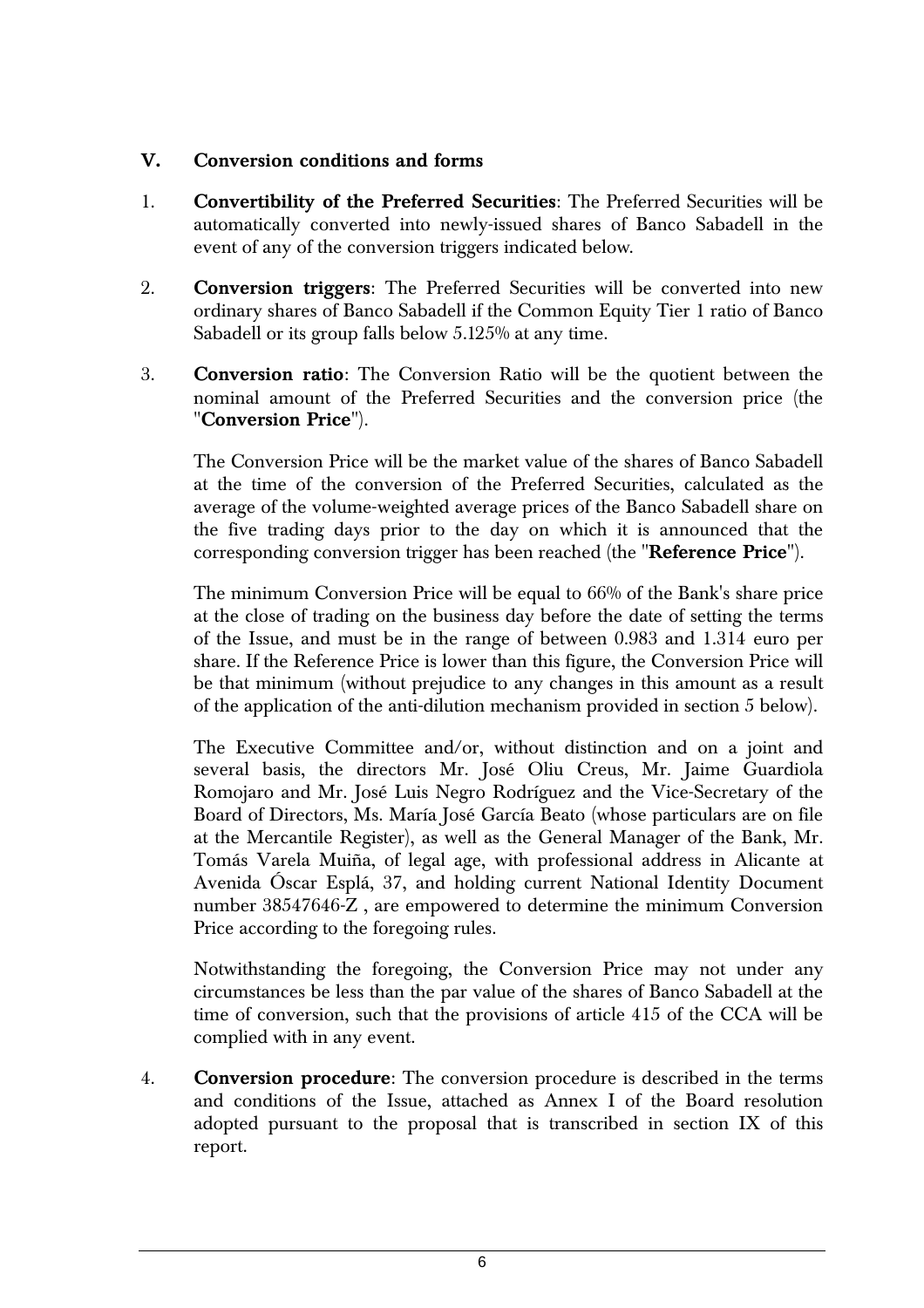5. **Anti-dilution mechanism**: The Terms and Conditions of the Issue also provide for anti-dilution mechanisms, which conform to standard practice for this type of transaction and take into account the conditions and forms of conversion provided above, and that the Conversion Price can not, in any event, be lower than the par value of the shares of Banco Sabadell at the time of conversion.

The Board of Directors of the Bank has unanimously resolved to delegate, to the Executive Committee and/or, without distinction and on a joint and several basis, to the directors Mr. José Oliu Creus, Mr. Jaime Guardiola Romojaro and Mr. José Luis Negro Rodríguez (whose particulars are on file at the Mercantile Register), under the terms of section VI of the Board resolution adopted in accordance with the proposal that is transcribed in section IX of this report, the power to amend the foregoing conditions and forms of conversion, which will include the possibility of establishing, in the final terms and conditions of the Issue, additional conversion triggers or the modification of existing triggers if this arises from changes in the regulations or from a request by a regulator or if it is in the company's interest, provided that the applicable regulations and the criteria of the competent regulators are complied with.

## **VI. Capital increase**

In accordance with the provisions of Article 414 of the CCA, the share capital must be increased by the amount that is necessary to cater for the conversion of the Preferred Securities that are issued. For these purposes, the amount by which it is decided to increase the share capital will be determined by the quotient between the total nominal value of the Preferred Securities and the Conversion Price.

Given that the maximum nominal amount of the issue is five hundred million euro  $(6500,000,000)$ , assuming a minimum Conversion Price of  $60.983$  per share, the maximum number of shares to be issued, in the event, would be FIVE HUNDRED AND EIGHT MILLION SIX HUNDRED AND FORTY-SIX THOUSAND NINE HUNDRED AND NINETY-EIGHT (508,646,998) ordinary shares, assuming no anti-dilution adjustment is applied, and express provision is made for the possibility of executing the capital increase at a premium, for a smaller number of shares, and with the possibility of incomplete subscription.

If a conversion trigger is reached, that capital increase will be executed wholly or partly by the Board of Directors or, by delegation, by the Executive Committee or by the persons expressly authorised for this purpose and under the conditions provided for in Section VI of the Board resolution that is adopted in accordance with the proposal transcribed in section IX of this report, when necessary to cater for the contingent conversion of the Preferred Securities by issuing new ordinary shares with the same par value and with the same rights as the ordinary shares that are outstanding on the date of execution of the capital increase resolution. Where the Board of Directors or, by delegation, the Executive Committee or the persons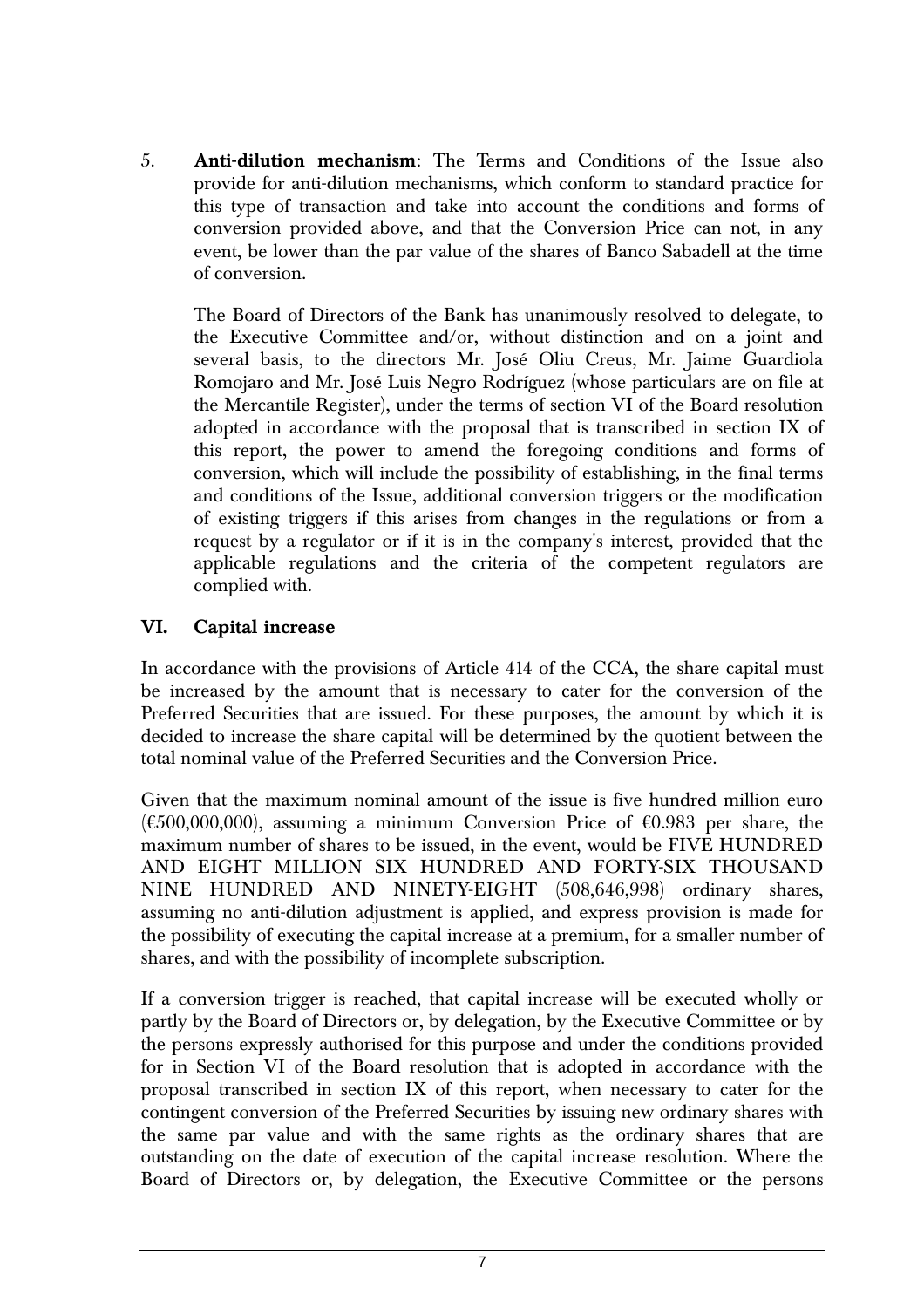expressly authorised for this purpose and under the conditions provided for in section VI of the Board's resolution adopted in accordance with the proposal transcribed in section IX of this report, execute this resolution, they will amend the article of the Articles of Association relating to capital stock.

As provided in Article 304.2 of the CCA, shareholders of the Company will not be entitled to any pre-emptive subscription right in any capital increase resulting from the conversion of the Preferred Securities.

## **VII. Justification for overriding the pre-emptive subscription right**

The General Meeting of Shareholders of Banco Sabadell on 30 March 2017, under item five on the agenda, not only granted the Board of Directors the power to issue securities convertible into shares and to increase the share capital, but also empowered it to override the pre-emptive subscription right in relation to the issues of convertible securities that may be made under that power.

For these purposes, at the time of convening that Shareholders Meeting, the Board of Directors of Banco Sabadell approved and made available to the shareholders a report justifying that proposal for delegation of the power to override the pre-emptive subscription right.

Additionally, in order to be able to override the pre-emptive subscription right in convertible bond issues, article 511 of the CCA requires that this be in the company's interest.

Making use of that power, the Board of Directors of Banco Sabadell unanimously resolved to override the pre-emptive subscription right in relation to the Issue, considering that such overriding is fully justified and in accordance with the requirements established by law, and also necessary in pursuit of the company's best interests, as detailed below.

The higher capital requirements resulting from the economic and regulatory situation of the financial sector make it advisable to maintain the current policy of maximum prudence and foresight in capital planning by the Bank and its Group, which requires the Bank to have suitable flexible instruments to enable it to respond appropriately to the capital requirements that are in the company's best interest at any given time.

In this context, as indicated above, despite the fact that Banco Sabadell complies with the own funds requirements that currently apply, the Board of Directors considers it necessary to strengthen the Bank's own funds by issuing the Preferred Securities (which will be computable as additional Tier 1 capital under CRD IV), and addressing it to qualified and institutional investors (which are regulated by article 39 of Royal Decree 1310/2005, of 4 November, on listings of securities on official secondary markets, public offerings for sale or subscription, and the prospectus required for that purpose, and in articles 205 and 206 of the Consolidated Text of the Securities Market Act, approved by Legislative Royal Decree 4/2015, of 23 October),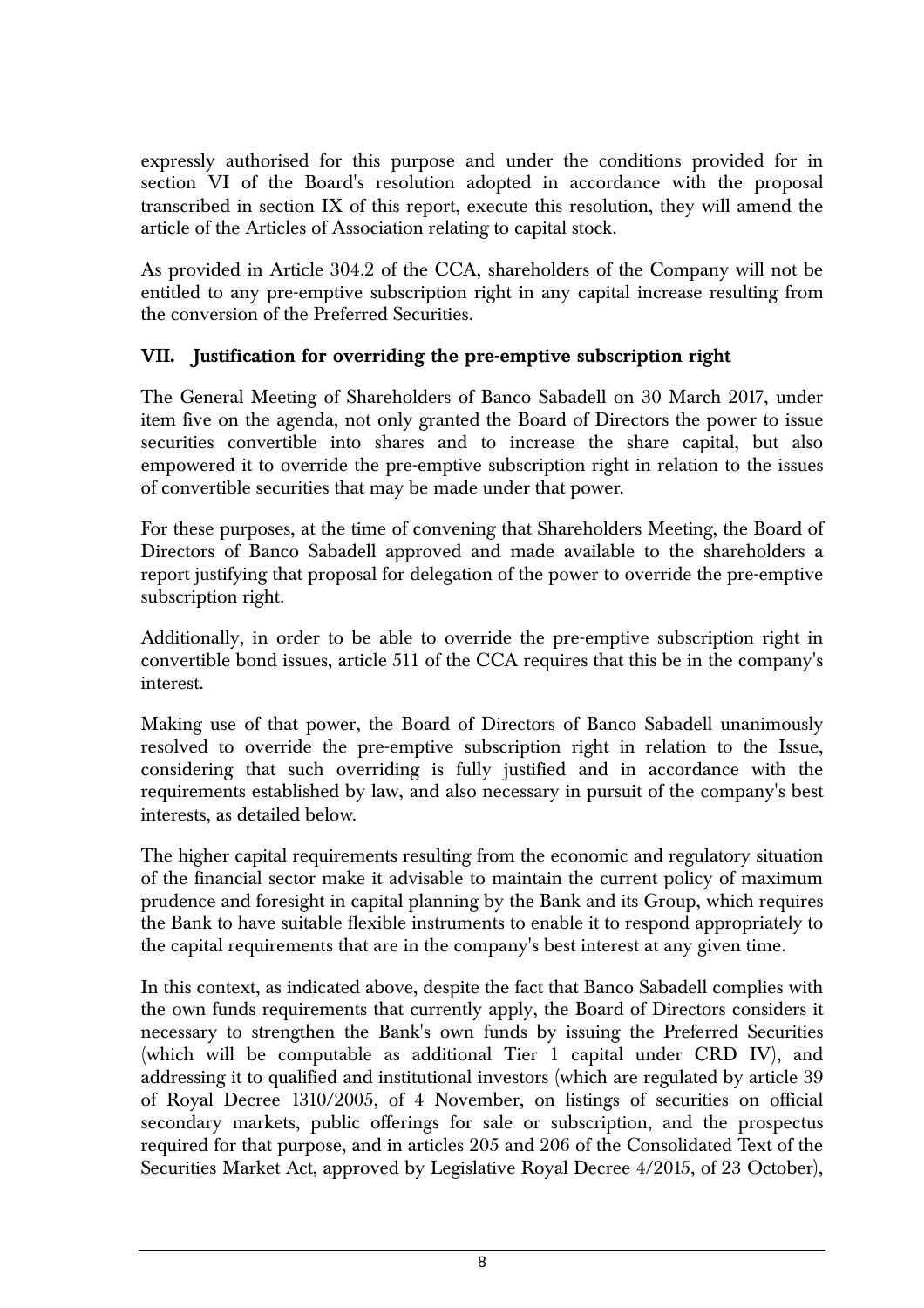which makes it necessary to override the Bank shareholders' pre-emptive subscription right in view of the convertibility element provided in the terms and conditions of the Issue.

The Board of Directors considers that the structure of the proposed Issue, which overrides the pre-emptive subscription rights, fully complies with the substantive requirements established by the CCA and, in particular, with those regarding the requirement that overriding the pre-emptive subscription right be in the company's best interests. This is so because it will make it possible to carry out a transaction that is not only appropriate but necessary to achieve the end pursued and also, taking into account the possible dilution of the shareholders, it retains the necessary proportionality between the objective sought and the chosen medium.

As more detailed evidence of the suitability of the proposed structure, it has the following advantages:

## 1. **Recourse to qualified and institutional investors to enhance the proposed own funds structure**

The issuance of the Preferred Securities will improve the Bank's capital structure. However, to be computable as *Additional Tier 1* capital, the Preferred Securities must offer contingent non-cumulative remuneration and also be contingently convertible into ordinary shares of Banco Sabadell in the conversion cases established earlier in this report, such contingent conversion being an essential characteristic for said computability.

The characteristics and complexity of an instrument such as the Preferred Securities (perpetuity, contingent remuneration and contingent convertibility into shares) as well as the latest regulatory changes mean that it is not an appropriate product for placement in the retail market under current conditions; consequently, if the pre-emptive subscription right were not overridden, there would be a very high risk that the Issue might not be subscribed for in the time period and amount envisaged initially, with the consequent negative impact for Banco Sabadell as Issuer. In addition, this would make it necessary to carry out a subsequent additional placement among investors who do not hold rights, under conditions that would foreseeably be less favourable for the Bank, with the effective and operation cost, and time and capital burdens that this would entail, which would clearly be detrimental to the company's interests.

Conversely, a growing interest in instruments like the Preferred Securities has been detected among knowledgeable qualified and institutional investors who regularly subscribe for this type of product, as shown by the success of both the aforementioned inaugural issue of additional Tier 1 instruments made by the Bank in May and of several recent issues of similar instruments made in recent months by other credit institutions that were addressed mainly to this type of investor.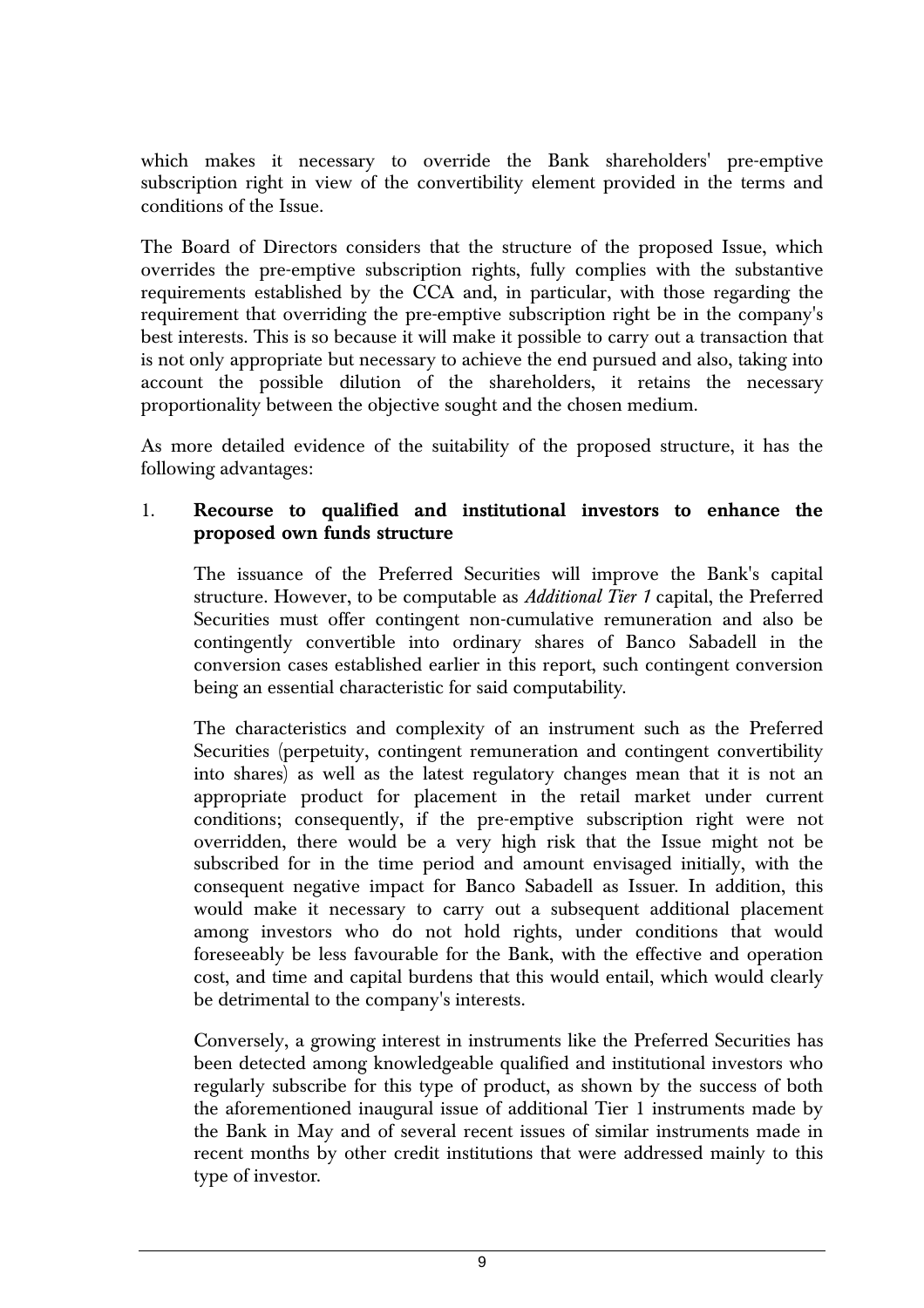Addressing the Issue solely to qualified and institutional investors will also provide the Bank with the opportunity to raise a significant volume of financial resources from a limited number of active investors in the international financial markets, taking advantage of the large volume of trading in those markets.

## 2. **Accelerated bookbuilding. Taking advantage of market windows, lower exposure to market volatility, and cost savings**

The proposed Issue seeks to raise capital by taking advantage of current market funding conditions and certain investors' interest in products like the Preferred Securities.

Overriding the pre-emptive subscription rights will enable these objectives to be achieved by allowing for the Issue to be placed through an accelerated bookbuilding process. This process is the one that best meets the demands of the international capital markets, making it possible to seize market windows, thereby reducing the cost of fundraising, obtaining more favourable financial conditions and, in general, increasing the transaction's probability of success.

In particular, the accelerated bookbuilding process that is made possible by overriding the pre-emptive subscription right will enable the Bank to:

- (a) Commence the placement process at the time that is identified as being especially suitable for this purpose, with the ability to take advantage of any market window without being affected by market volatility and eliminating the uncertainty as to whether such a window will remain open over the period that a rights issue would theoretically take (at least 15 days).
- (b) Address the issue to the appropriate investors, thus facilitating the placement work of the lead managers in terms of the type and geographic location of the potential investors to which they may be addressed, which is expected to make it possible to raise funds in the market in the best possible conditions.
- (c) Benefit from the opportunity to carry out an operation that will enhance the composition and quality of its financial liabilities while setting the amount of the Issue, the Conversion Price and the remuneration to be paid at the end of the corresponding accelerated bookbuilding process, rather than having to do it before the start of the pre-emptive subscription period, as would be necessary if the pre-emptive subscription right were not overridden, which should enable the Bank to optimise the economic terms of the Issue.
- (d) Reduce the impact of the Issue on the Bank's share price by being able to obtain firm subscription commitments from qualified and institutional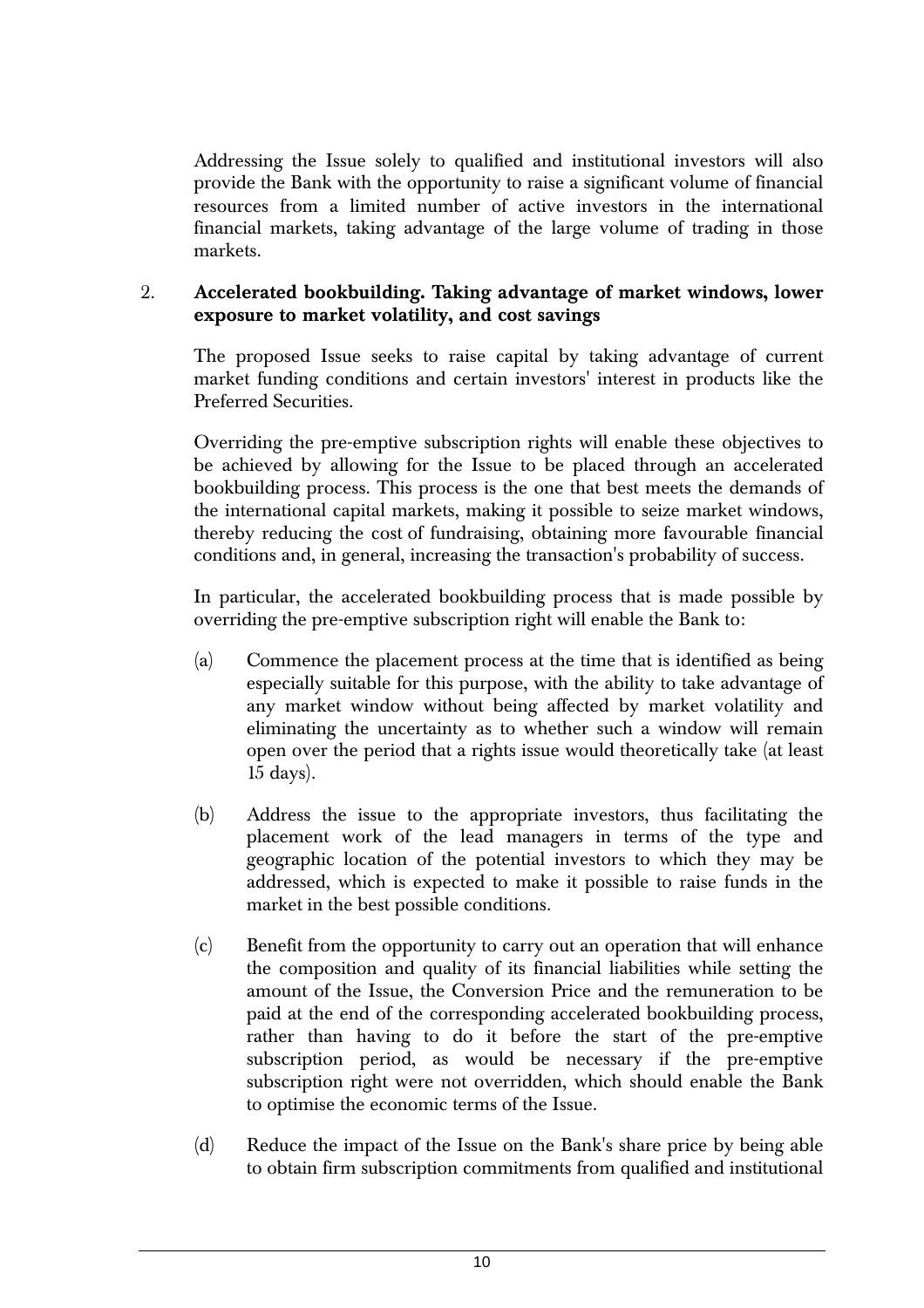investors within a very short period of time, rather than the longer period of time required to make the issue, from notifying the market of the Bank's intention to carry it out, in the event of pre-emptive subscription right being retained.

#### 3. **Lower arrangement costs**

Any issue of convertible securities by a listed company that does not override the pre-emptive subscription right requires the filing of an offering prospectus (composed of a Registration Document, Securities Note and Summary) since the rights must be traded on the Spanish stock exchanges where the issuer is listed.

The proposed structure of the Issue, which provides for listing of the Preferred Securities in an organised but not regulated market and addressing it to qualified and institutional investors without a prior public offering, dispenses with the need for the Bank to register a prospectus on the occasion either of the issuance or listing or of the contingent issuance of the shares resulting from the conversion of the Preferred Securities (or their listing on a stock exchange).

#### 4. **Proportionality of the overriding, because the dilution is small or nonexistent**

The Bank's Board of Directors consider that overriding the pre-emptive subscription rights complies with the required proportionality between the advantages for the Bank and the potential drawbacks for shareholders, for the reasons set out below:

- (a) The Preferred Securities are configured as contingent convertible securities and not as securities whose conversion is mandatory after a specific term or which are convertible at the request of their holders; accordingly, it is possible that the conversion may never take place and, consequently, that the Bank's shareholders may never suffer any dilution as a result of the Issue. Contingent conversion is determined by the rules on own funds and capital adequacy for credit institutions and is expected to arise only in exceptional cases of insufficient own funds; accordingly, conversion is not the natural fate of the Preferred Securities.
- (b) In the event that a conversion trigger arises, a variable Conversion Ratio is established that will ensure that shareholders do not experience any economic dilution, given that the shares would be issued at market value at the time of the conversion (or at an even higher price, if the minimum conversion rate is applicable), so that the theoretical value of the pre-emptive rights which it is proposed to override should be zero.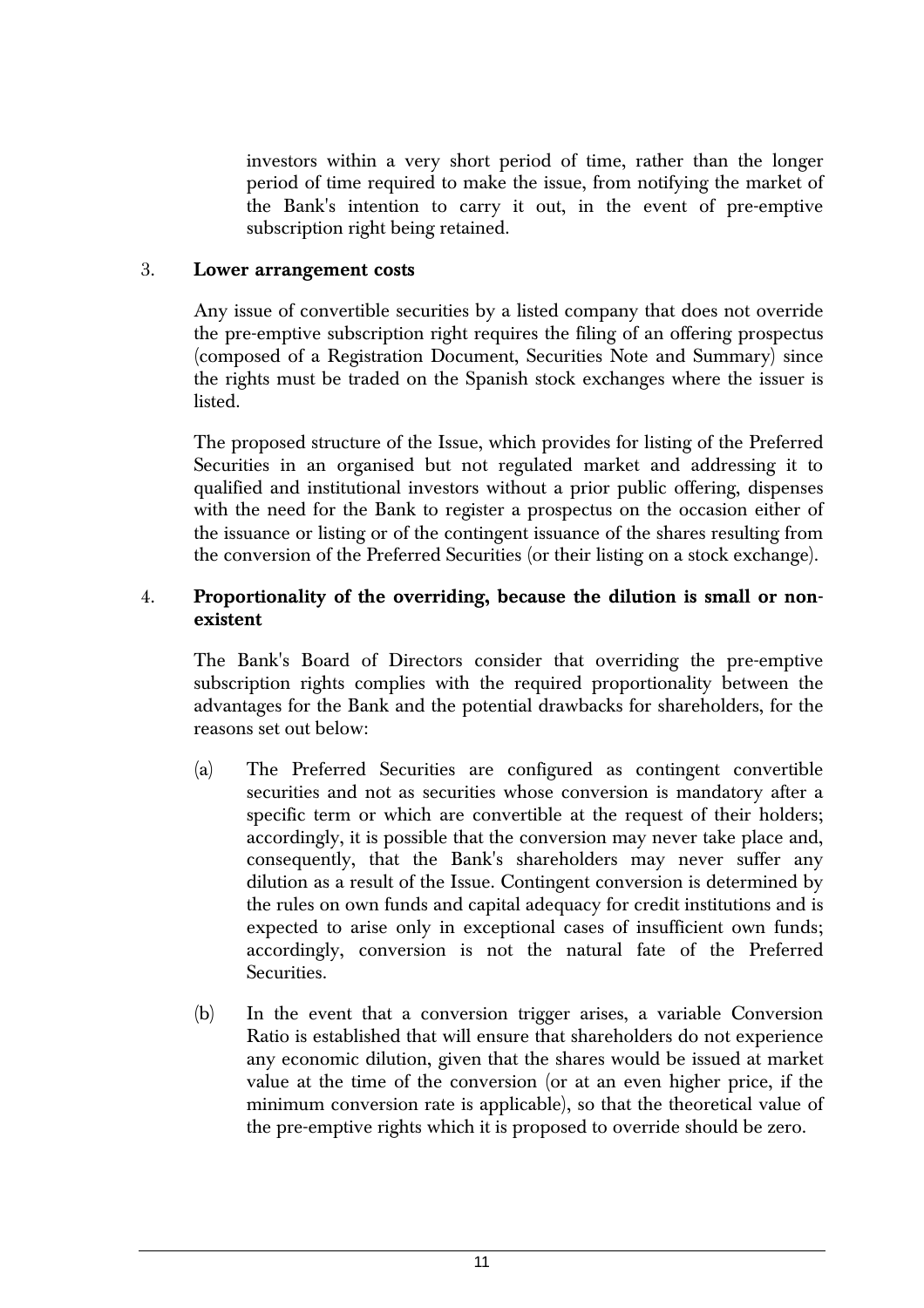(c) The Conversion Ratio proposed for the Preferred Securities in the event of a conversion trigger being reached is designed to serve the company's interests since, as the securities are convertible at a price referenced to the market price of the share at the time of conversion, the funds obtained by the Bank are maximised (the amount of the issue being used to reinforce its own funds), while, by setting a minimum Conversion Price, the maximum number of shares to be delivered is limited (which makes it possible to limit the maximum dilution of shareholders' voting rights in the event of conversion), in the understanding that applying the minimum conversion price would lead to the shares being delivered at a premium over the market price. That minimum Conversion Price will be adjusted, if necessary, by application of the anti-dilution clauses, and in no event will it be less than the par value of the share.

Consequently, considering (i) the specific characteristics of the Preferred Securities, (ii) that the cases of conversion are very limited and specific, and (iii) that since the Conversion Price will be the market price or a premium over the market price, the theoretical value of the pre-emptive subscription right derived from the Issue is zero, it can be affirmed that current shareholders do not lose economic value as a result of overriding the pre-emptive subscription right.

In conclusion, the combination of the aforementioned factors means that the best option for the company's interests is to issue the Preferred Securities, allocate them only to qualified and institutional investors and, consequently, override shareholders' pre-emptive subscription rights.

### **VIII. Auditors' report**

The information and data contained in this report will be reviewed by means of a report that will be issued by Deloitte, S.L., in its capacity as an auditor other than the Bank's auditor, having been designated by the Alicante Mercantile Register in the terms provided in articles 414, 417 and 511 of the CCA (the "**Auditor's Report**"). The Auditor's Report will contain a technical opinion as to the reasonableness of the data contained in this Report, particularly with reference to the conditions and forms of conversion, and as to the suitability of the conversion ratio and its adjustment formulas to compensate for any dilution of shareholders' economic interests.

### **IX. Full text of the motion**

## **MOTION TO ISSUE PERPETUAL SECURITIES THAT ARE CONTINGENTLY CONVERTIBLE INTO SHARES OF BANCO DE SABADELL, S.A.**

**I. ISSUANCE**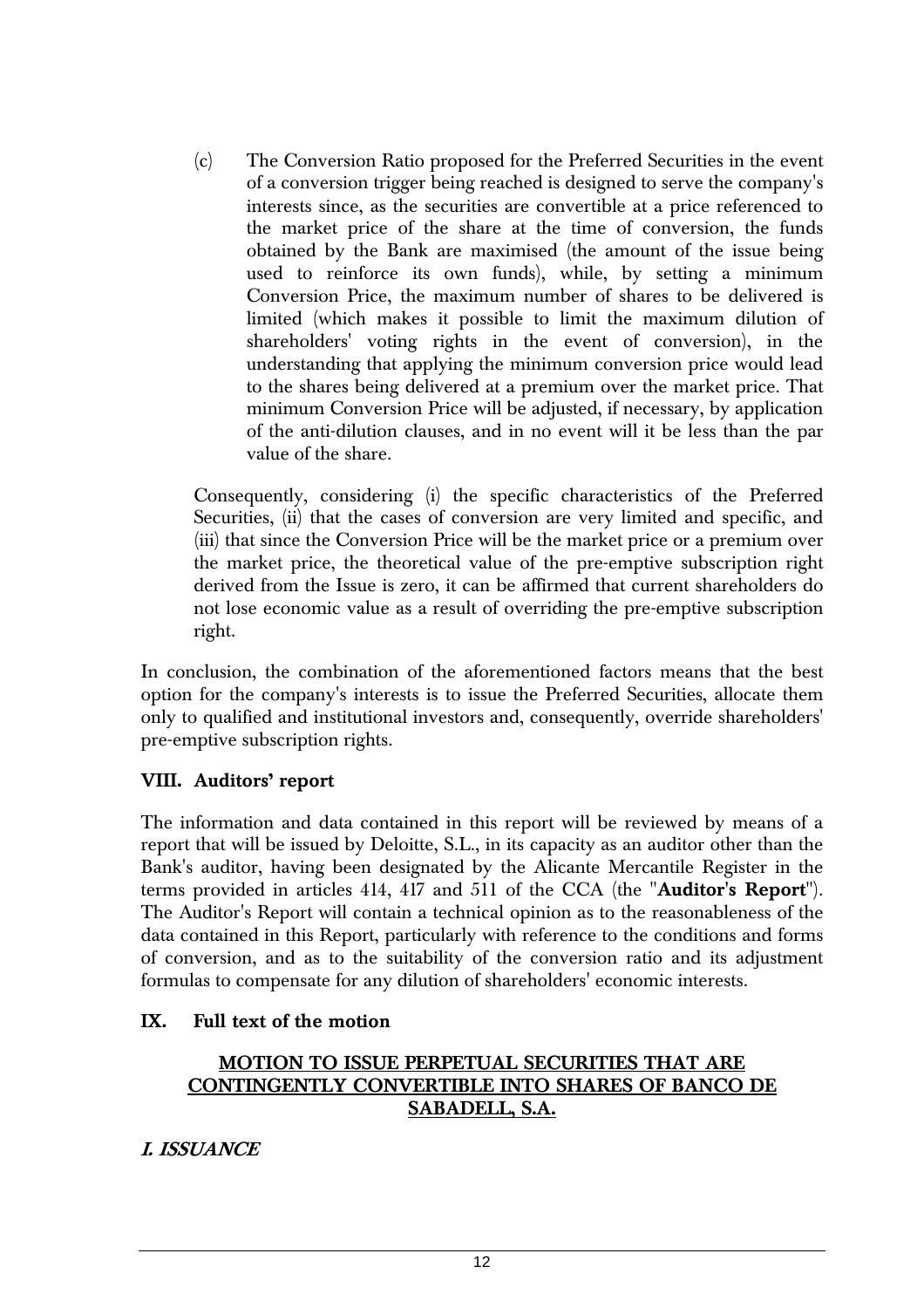*The Board of Directors of Banco de Sabadell, S.A. ("***Banco Sabadell***" or the "***Bank***"), by virtue of the powers granted to it by the Ordinary General Meeting of Shareholders on 30 March, 2017 under item five on the Agenda, hereby resolves to make an issue (the "***Issue***") of perpetual securities contingently convertible into newly-issued ordinary shares of the Bank, in accordance with the First Additional Provision of Act 10/2014 of 26 June, on ordering, supervision and solvency of credit institutions ("***Act 10/2014***") and Regulation (EU) No. 575/2013 of the European Parliament and the Council of 26 June 2013 on prudential requirements for credit institutions and investment firms ("***CRR***") (hereinafter, the "***Preferred Securities***") with a maximum nominal amount of FIVE HUNDRED MILLION EURO (€500,000,000) (with the possibility of incomplete subscription) and overriding the pre-emptive subscription right, in accordance with the terms and conditions described below and detailed in* **Annex I** *of this resolution (the "***Terms and Conditions***"). This is without prejudice to the final Terms and Conditions of the Issue being determined by the Bank in accordance with the provisions of section VI of this resolution.* 

*It is hereby placed on record that, of the maximum issuance limit established by authorisation of the General Meeting of Shareholders of TWO THOUSAND MILLION EURO (€2,000,000,000), ONE THOUSAND TWO HUNDRED AND FIFTY MILLION EURO (€1,250,000,000) remain available since, last May, on the occasion of the inaugural issue of perpetual securities that are contingently convertible into shares of the Bank, SEVEN HUNDRED AND FIFTY MILLION EURO (€750,000,000) were used by virtue of that same delegation of powers.* 

**1.- Issuer:** *Banco de Sabadell, S.A., domiciled in Alicante, Avenida Óscar Esplá, 37, with Tax ID no. A-08000143.* 

**2.- Nature and denomination of the securities:** *The securities to be issued are Preferred Securities, in accordance with the terms of Additional Provision One of Act 10/2014 and the CRR, which are contingently convertible into newly-issued ordinary shares of Banco Sabadell under the terms provided in section II below.* 

**3.- Nominal amount of the Issue:** *Preferred Securities will be issued for a maximum nominal amount of FIVE HUNDRED MILLION EURO (€500,000,000).* 

*The possibility of incomplete subscription of the Issue is expressly provided for. The final nominal amount of the Issue will be set by the persons expressly authorised for this purpose and in the conditions set out for this purpose in section VI below.* 

**4.- Currency of the Issue:** *Euro.* 

**5.- Nominal amount of each Preferred Security and Issue Price:** *TWO HUNDRED THOUSAND EURO (€200,000). The Preferred Securities will be issued at par.* 

**6.- Number of Preferred Securities:** *A maximum of TWO THOUSAND FIVE HUNDRED (2,500) Preferred Securities will be issued (except in the case of incomplete subscription, as previously provided).*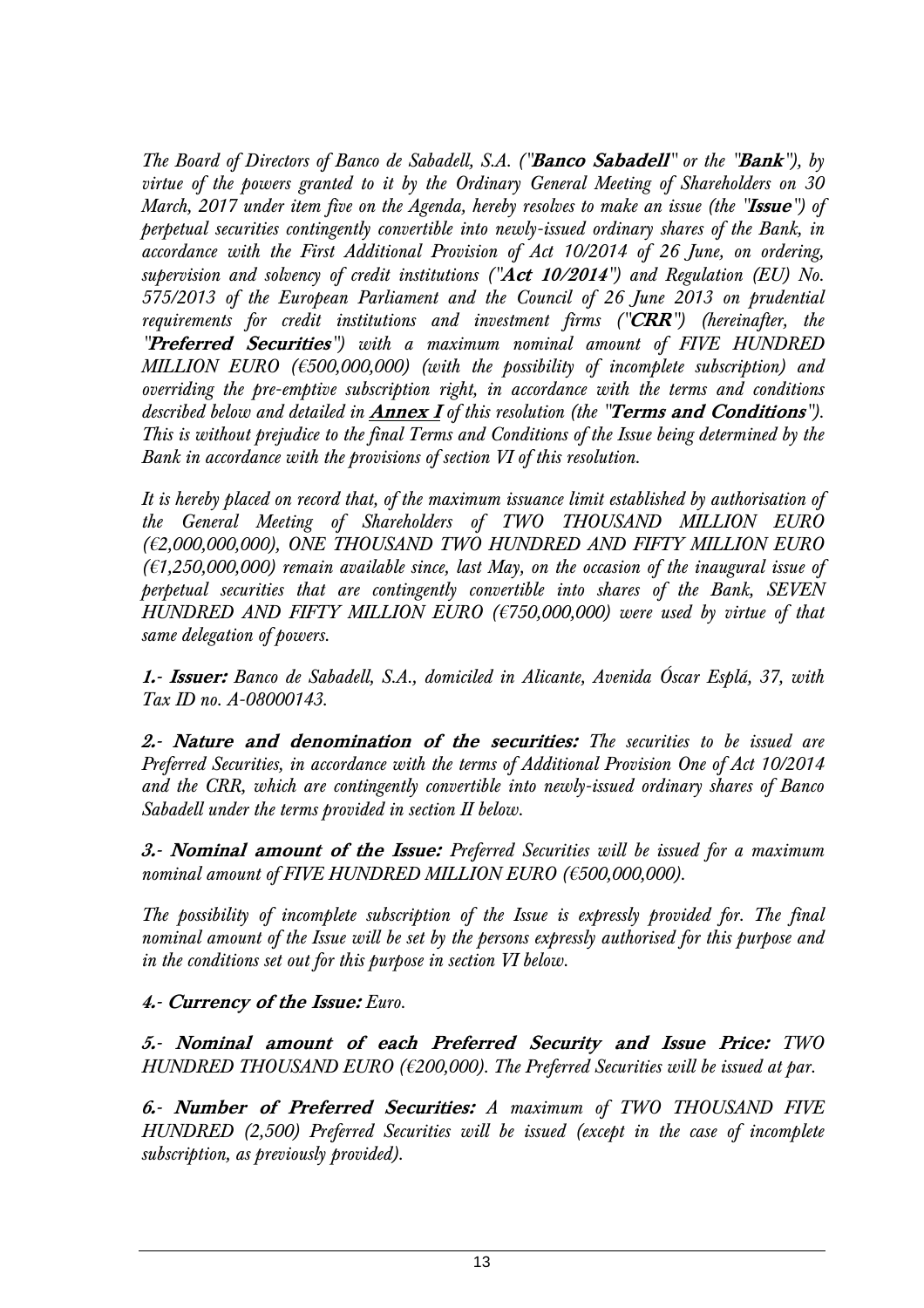**7.- Remuneration:** *The Preferred Securities will accrue fixed annual remuneration payable quarterly in arrears that will be the sum of the 5-year midswap, the benchmark for this type of transaction on the date of setting the terms, plus an initial margin; it may not exceed 7% and it will be discretionary and not cumulative. The initial remuneration that the Preferred Securities will accrue definitively will be determined by the persons expressly authorised for this purpose and in the conditions envisaged for this purpose in section VI below.* 

*The Terms and Conditions attached as Annex I detail the basis for determining the remuneration of the Preferred Securities and the conditions to be met for payment or cancellation of same.* 

**8.- Form of representation:** *The Preferred Securities will be represented by bearer securities.* 

**9.- Period for subscription requests:** *The period for subscription requests will be determined by the persons expressly authorised for this purpose and in the conditions provided for this purpose in section VI below.* 

**10.- Maturity date and early repayment:** *The Issue is perpetual; consequently, it has no maturity.* 

*Nevertheless, the Terms and Conditions of the Issue will provide for cases of early amortisation of the Preferred Securities at the option of the Bank, including, but not limited to, (i) voluntary early amortisation after five years from the date of issue, (ii) amortisation as a consequence of the Preferred Securities ceasing to be eligible as additional Tier 1 capital of Banco Sabadell or its group, and (iii) amortisation for tax reasons due to the payments made under the Preferred Securities ceasing to be deductible or it becoming obligatory to gross up those payments as a result of the need to withhold tax in certain circumstances.* 

**11.- Seniority:** *The Preferred Securities will be contractually subordinated debt claims against the Bank in accordance with article 92.2 of Act 22/2003, of 9 July (the Insolvency Act) and, insofar as they are additional Tier 1 capital instruments in accordance with Additional Provision 14 of Act 11/2015, of June 18, on the recovery and resolution of credit institutions and investment firms, they will have the seniority provided therein with the detail indicated in the Terms and Conditions.* 

**12.- Overriding the pre-emptive subscription right:** *The Issue overrides Banco Sabadell shareholders' pre-emptive subscription right.* 

**13.- Financial institution entrusted with servicing the Issue:** *The Bank of New York Mellon SA/NV Dublin Branch.* 

**14.- Secondary market:** *It is planned to make an application to list the Preferred Securities in the organised non-regulated market (Global Exchange Market) of the Irish Stock Exchange.* 

**II. CONVERTIBILITY OF THE PREFERRED SECURITIES. CONVERSION RULES AND FORMS**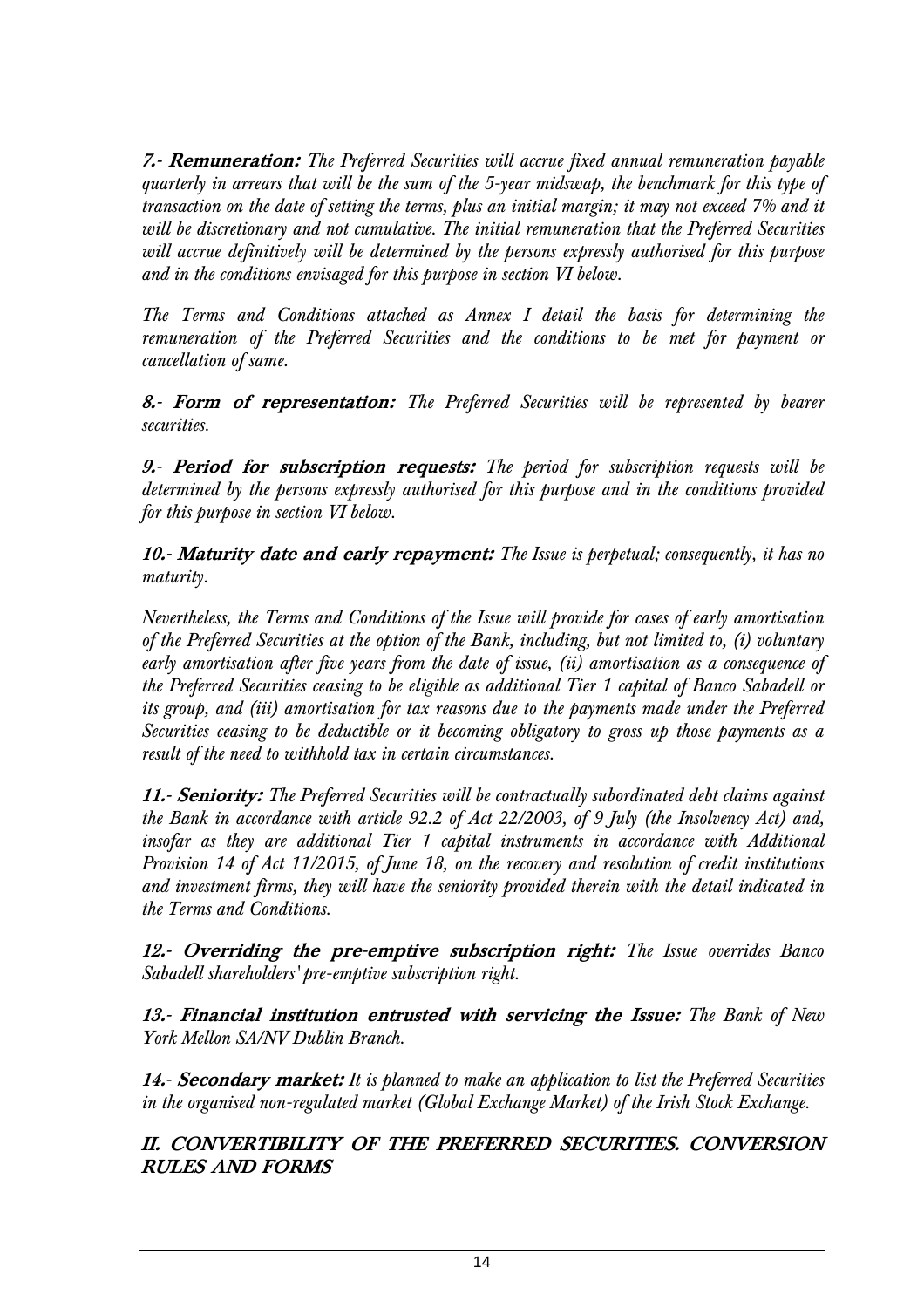**1.- Convertibility of the Preferred Securities:** *The Preferred Securities will be automatically converted into newly-issued shares of Banco Sabadell in the event of any of the conversion triggers indicated below being reached.* 

**2.- Conversion triggers:** *The Preferred Securities will be converted into newly-issued ordinary shares of Banco Sabadell if the Common Equity Tier 1 ratio of Banco Sabadell or its group falls below 5.125% at any time.* 

**3.- Conversion ratio:** *The Conversion Ratio will be the quotient between the nominal amount of the Preferred Securities and the conversion price (the "***Conversion Price***").* 

*The Conversion Price will be the market value of the shares of Banco Sabadell at the time of the conversion of the Preferred Securities, calculated as the average of the volume-weighted average prices of the Banco Sabadell share on the five trading days prior to the day on which it is announced that the corresponding conversion trigger has been reached (the "***Reference Price***").* 

*The minimum Conversion Price will be equal to 66% of the Bank's share price at the close of trading on the business day before the date of setting the terms of the Issue, and must be in the range of between 0.983 and 1.314 euro per share. If the Reference Price is lower than this figure, the Conversion Price will be that minimum (without prejudice to any changes in this amount as a result of the application of the anti-dilution mechanism provided in section 5 below).* 

*The Executive Committee and/or, without distinction and on a joint and several basis, the directors Mr. José Oliu Creus, Mr. Jaime Guardiola Romojaro and Mr. José Luis Negro Rodríguez and the Vice-Secretary of the Board of Directors, Ms. María José García Beato (whose particulars are on file at the Mercantile Register), as well as the General Manager of the Bank, Mr. Tomás Varela Muiña, of legal age, with professional address in en Alicante, Avenida Óscar Esplá, 37, and holding current National Identity Document number 38547646-Z , are empowered to determine the minimum Conversion Price according to the foregoing rules.* 

*Notwithstanding the foregoing, the Conversion Price may not under any circumstances be less than the par value of the shares of Banco Sabadell at the time of conversion, such that the provisions of article 415 of the Consolidated Text of the Capital Companies Act approved by Legislative Royal Decree 1/2010, of 2 July (the "***CCA***") will be complied with in any event.* 

**4.- Conversion procedure:** *The conversion procedure is provided for in the Terms and Conditions that are attached as Annex I.* 

**5.- Anti-dilution mechanism:** *The Terms and Conditions attached as Annex I also provide for anti-dilution mechanisms, which conform to standard practice for this type of transaction and take into account the conditions and forms of conversion provided above, so that the Conversion Price can not, in any event, be lower than the par value of the shares of Banco Sabadell at the time of conversion.*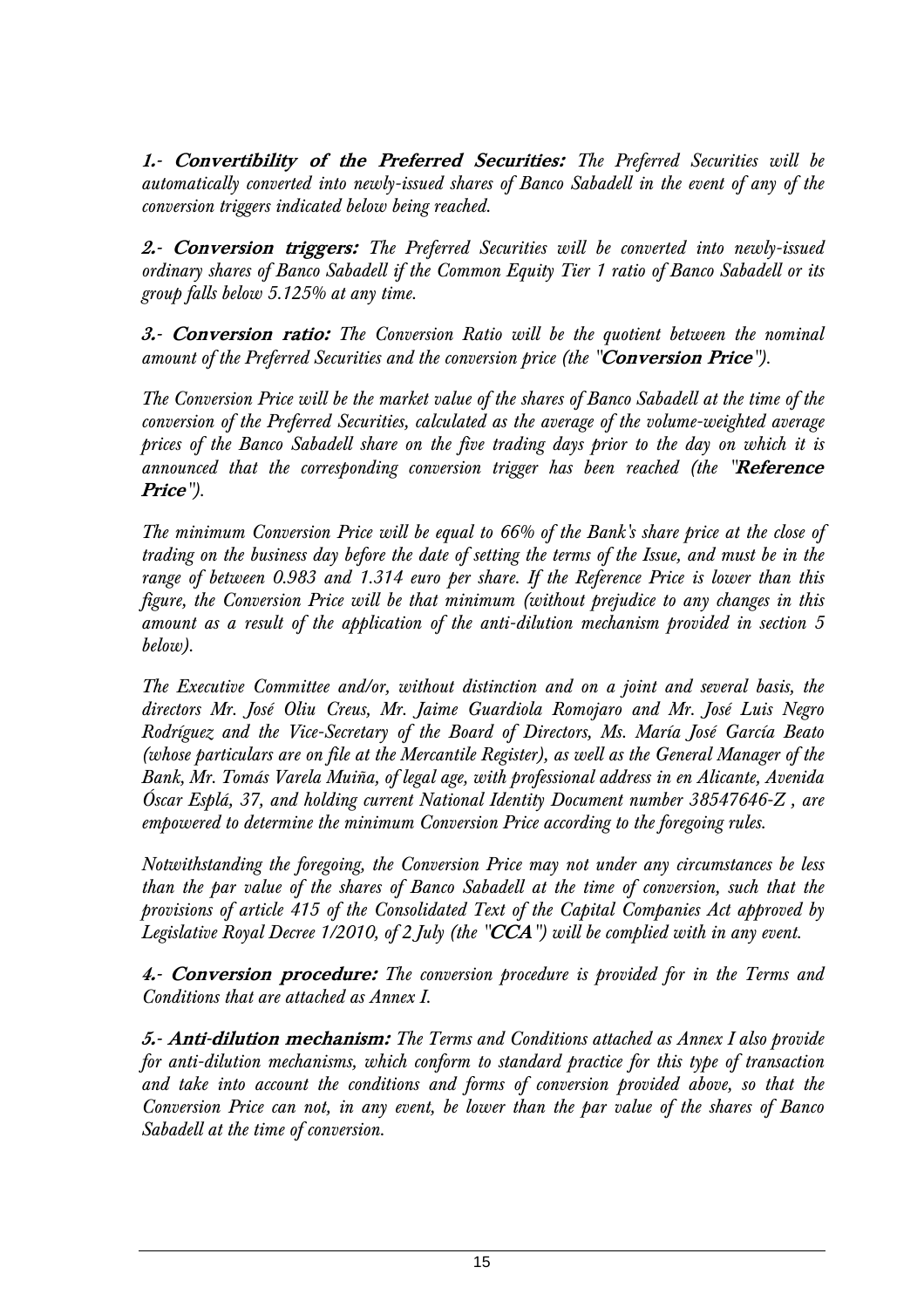*It is resolved to delegate to the Executive Committee and/or, without distinction and on a joint and several basis, to the directors Mr. José Oliu Creus, Mr. Jaime Guardiola Romojaro and Mr. José Luis Negro Rodríguez (whose particulars are on file at the Mercantile Register), the power to modify the foregoing conditions and forms of conversion, which will include the possibility of establishing, in the final terms and conditions of the Issue, additional conversion triggers or amendment of existing triggers if this arises from changes in the regulations or from a request by a regulator or if it is in the company's interest, provided that the applicable regulations and criteria of the competent regulators are complied with.* 

# **III. OVERRIDING THE PRE-EMPTIVE SUBSCRIPTION RIGHT**

*Since it has been shown to be in the company's best interests, it is hereby resolved unanimously to override the Bank shareholders' pre-emptive subscription right with respect to the Issue in accordance with the specific powers granted by the Ordinary General Meeting of Shareholders on 30 March 2017 under item five on the agenda, in the terms of articles 417 and 511 of the CCA.* 

# **IV. CAPITAL INCREASE**

*Under the powers granted by the Ordinary General Meeting of Shareholders on 30 March 2017 under item five on the agenda, and in accordance with the provisions of article 414 of the CCA, it is unanimously resolved to increase the share capital in the maximum amount necessary to cater for the contingent conversion of the Preferred Securities that are issued.* 

*Given that the maximum nominal amount of the issue is FIVE HUNDRED MILLION EURO (€500,000,000), assuming a minimum conversion price of €0.983 per share, the maximum number of shares to be issued, in the event, would be FIVE HUNDRED AND EIGHT MILLION SIX HUNDRED AND FORTY-SIX THOUSAND NINE HUNDRED AND NINETY-EIGHT (508,646,998) ordinary shares, assuming no anti-dilution adjustment is applied, and express provision is made for the possibility of executing the capital increase at a premium, for a smaller number of shares, and with the possibility of incomplete subscription.* 

*If a conversion trigger is reached, that capital increase will be executed wholly or partly by the Board of Directors or, by delegation, by the Executive Committee or by the persons expressly authorised for this purpose and under the conditions provided for in Section VI below, when necessary to cater for the conversion of the Preferred Securities by issuing new ordinary shares with the same par value and with the same rights as the ordinary shares that are outstanding on the date of execution of the capital increase resolution. When the Board of Directors or, by delegation, the Executive Committee or the persons expressly authorised for this purpose and under the conditions provided for in section VI below, execute this resolution, they will amend the article of the Articles of Association relating to capital stock.* 

*As provided in Article 304.2 of the CCA, pre-emptive subscription rights will not apply in any capital increase(s) resulting from the conversion of the Preferred Securities.* 

*It is resolved unanimously to apply for listing of the shares issued by Banco Sabadell to cater for the conversion of the Preferred Securities on the Barcelona, Madrid, Bilbao and Valencia Stock*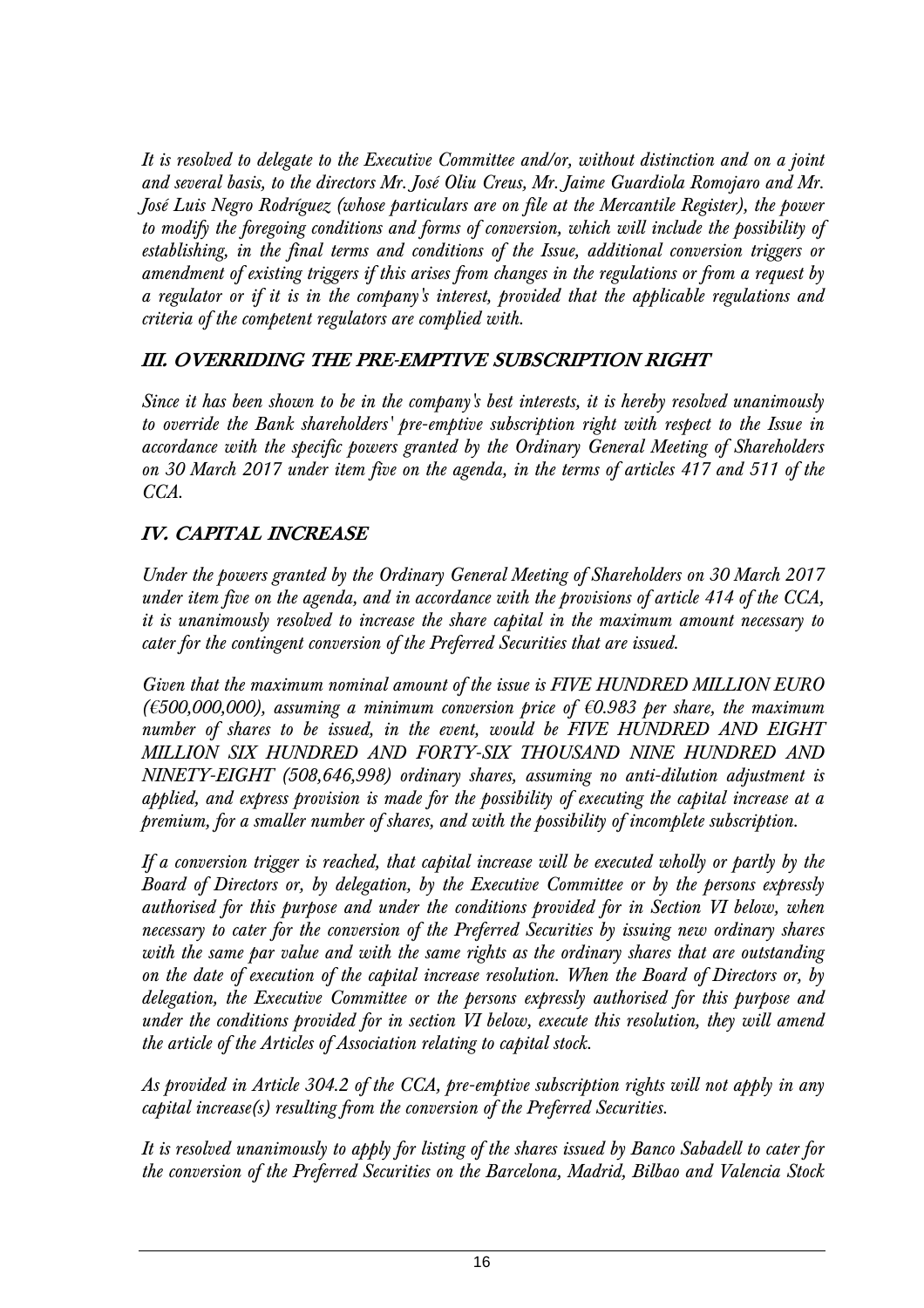*Exchanges, as well as any other markets on which the Bank's shares are listed. It is expressly stated for the record that, in the event of a subsequent request for delisting of the securities being issued, such delisting will be carried out in accordance with the legally required formalities and, in such event, the interests of the shareholders or holders of the Preferred Securities opposing or not voting on the resolution to delist will be safeguarded, in compliance with the requirements of the CCA and related provisions, all in accordance with the provisions of the Stock Exchange Regulations in Legislative Royal Decree 4/2015, of 23 October, approving the Securities Market Act, and its secondary legislation.* 

## **V. APPROVAL OF THE REPORT BY THE BOARD OF DIRECTORS FOR THE PURPOSES OF ARTICLES 414, 417, 511 AND 286 IN CONNECTION WITH ARTICLE 297.1.B) OF THE CCA.**

*The Report by the Board of Directors for the purposes of articles 414, 417, 511 and 286 in connection with article 297.1.b) of the CCA, attached as Annex II, is hereby approved unanimously.* 

*That report, with the report by auditor other than Banco Sabadell's auditor for the purposes of articles 511, 414 and 417 of the CCA, will be made available to shareholders of Banco Sabadell when notice is given of the first General Meeting of Shareholders of the Bank that is held.* 

# **VI. EMPOWERMENT**

*Without prejudice to the specific empowerments set out in the preceding sections, and of any other delegations that may correspond to them, in accordance with the provisions of the delegation of powers conferred by the Ordinary General Meeting of Shareholders on 30 March 2017 under item five on the agenda, it is unanimously resolved to grant to the Executive Committee and/or the directors Mr. José Oliu Creus, Mr. Jaime Guardiola Romojaro and Mr. José Luis Negro Rodríguez (whose particulars are on file at the Mercantile Register) the necessary powers so that any of them, without distinction and on a joint and several basis, may:* 

- *(a) In view of market circumstances, decide to carry out or desist from the Issue and at the same time determine, among other issues, the date of commencing the accelerated bookbuilding process and placement of the Preferred Securities by the lead managers of the Issue designated for this purpose (the "***Lead Managers***"), as well as the period and terms of subscription and disbursement of the Preferred Securities and their date of issuance.*
- *(b) Determine the Terms and Conditions of the Preferred Securities in all matters not provided for in this resolution, with the power to modify them, now or in the future, if market circumstances, the company's interests or legal or regulatory requirements make this advisable or obligatory, including, but not limited to, the applicable remuneration (including its accrual periods and the conditions for determining and calculating it, as well as those that must be met for payment to take place), the conditions and forms of conversion, the terms and conditions of the anti-dilution mechanism, as well as the establishment, modification or elimination of any conversion triggers, and the procedure*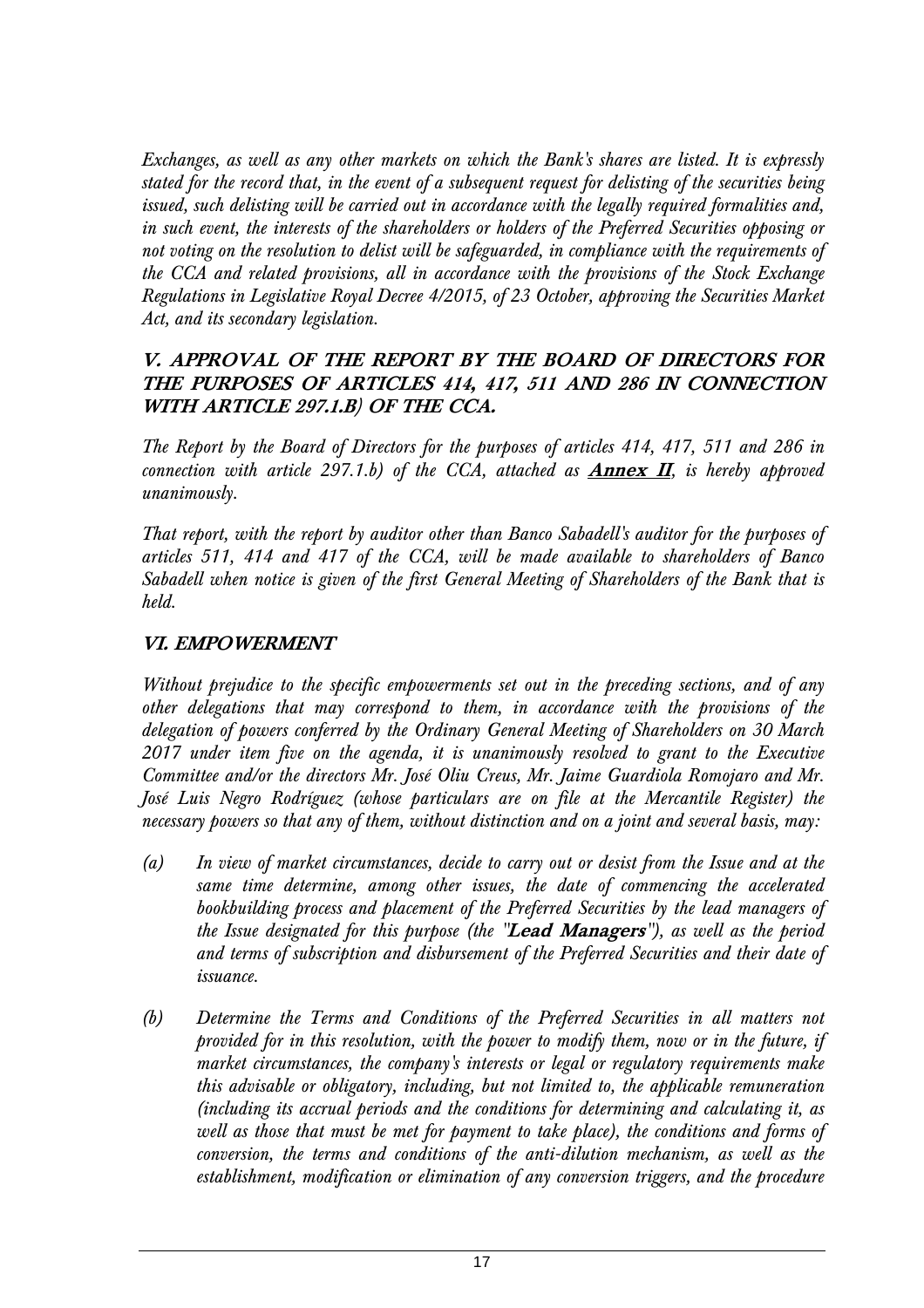*and mechanics for implementing them, the determination of early amortisation of the Preferred Securities and, in general, the determination of any aspect not established in this resolution that is necessary for the successful completion of the transaction, subject always to compliance with the applicable regulations and the criteria of the competent regulators.* 

*Additionally, without prejudice to the foregoing empowerments and the specific empowerments contained in the preceding sections, or to any other powers they may hold, it is unanimously resolved to grant to the Executive Committee and/or the directors Mr. José Oliu Creus, Mr. Jaime Guardiola Romojaro and Mr. José Luis Negro Rodríguez and the Vice-Secretary of the Board of Directors, Ms. María José García Beato (whose particulars are on file at the Mercantile Register), as well as the General Manager of the Bank, Mr. Tomás Varela Muiña, of legal age, with professional address in Alicante, Avenida Óscar Esplá, 37 and holding current National Identity Document number 38547646-Z, powers as broad as may be required by law so that any of them , without distinction and on a joint and several basis, and with the express power to sub-delegate, may take such actions as may be necessary or advisable to execute these resolutions, including in particular, but limited to:* 

- *(a) Putting the Preferred Securities into circulation, after complying with any legal or other limits that may be necessary, and declaring the Issue to have been fully or partially subscribed, determining its final amount within the established limits in accordance with market conditions, the result of the placement and the bookbuilding.*
- *(b) Declaring the remuneration of the Preferred Securities, either partial or full, as well as declaring that they will not be remunerated, as determined in the Terms and Conditions of the Issue.*
- *(c) Applying the anti-dilution mechanisms in accordance with the Terms and Conditions, as necessary.*
- *(d) Performing any procedure, application or appointment that is legally necessary for the issuance of the Preferred Securities before the Mercantile Register or any other public or private body or entity.*
- *(e) Formalising and/or registering prospectuses, offering or listing documents and other similar documents related to the Issue, as well as documents setting out the assumption of liability for the content of those and any other documents that may be necessary before the Bank of Spain, the European Central Bank, the Mercantile Register, the CNMV, the Irish Stock Exchange and any other body or market.*
- *(f) As necessary, applying to list the Preferred Securities in the organised non-regulated market (Global Exchange Market) of the Irish Stock Exchange and in any other official or unofficial secondary markets, whether organised or otherwise, whether domestic or foreign.*
- *(g) Appointing one or more financial institutions as Lead Managers of the Issue. Negotiating, signing and granting such public or private contracts and documents as*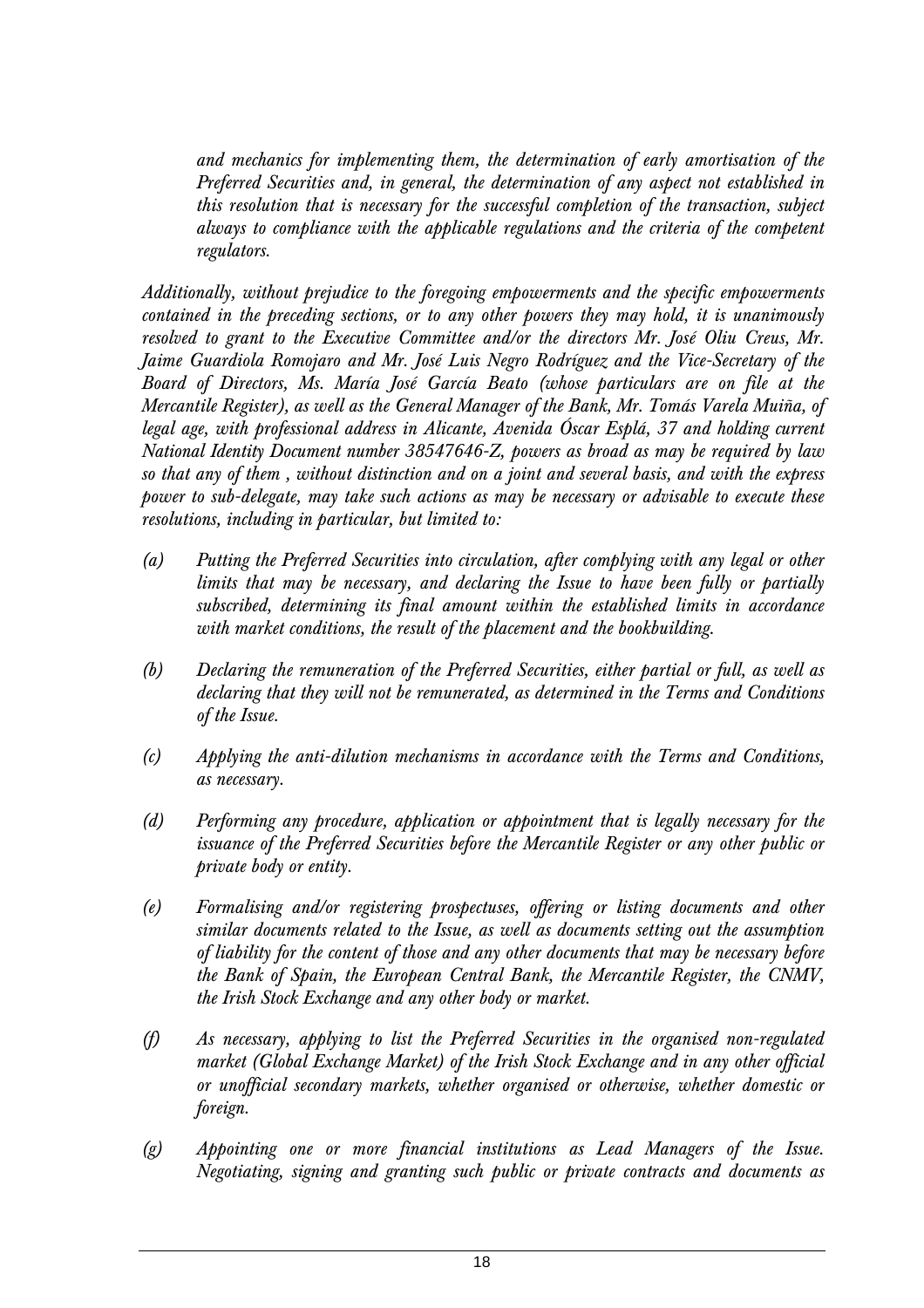*may be necessary or advisable for the issuance of the Issue, under the conditions they deem most appropriate, subject to English, Spanish or any other law, including, inter alia, placement and subscription contracts (be they subscription agreements, purchase agreements or any other), agency agreements or similar, letters of appointment of trial agents and commissioners, and generally any documents, instruments or contracts to ratify, supplement, amend, novate, remedy, rectify and/or reformulate any of those documents, as well as any instruments or documents ancillary to them.* 

- *(h) Performing any action, statement, process or procedure and signing, determining their specific content, such certificates, applications, regulatory disclosures, announcements, documents or writs as may be obligatory or necessary in connection with the issuance of the Preferred Securities before any agency, entity or register, whether public or private.*
- *(i) In connection with the conversion of the Preferred Securities into shares of Banco Sabadell, setting, in that event, the Conversion Price, determining the number of shares by which the capital of Banco Sabadell is to be increased, stating that the increase was not fully subscribed, if that is the case, and performing such acts as may be necessary, including, but not limited to, granting such public or private documents as may be necessary to carry out the capital increase and amending the Articles of Association in order to adapt them to the new capital amount, with the power to appear for this purpose before any public or private bodies.*
- *(j) Requesting, as appropriate, the listing on official or unofficial secondary markets, whether organised or otherwise, domestic or foreign, and performing such actions as they deem necessary in any jurisdiction where they are offered or listed or the listing of the shares of Banco Sabadell is applied for, in order to carry out the capital increase. This includes, but is not limited to:* 
	- *(1) Drafting and drawing up such prospectuses, applications, communiqués or*  notices as may be required by the applicable legislation in each competent *jurisdiction and deciding on such subsequent amendments to them as they see fit.*
	- *(2) Carrying out such actions as may be necessary before any competent authority in each jurisdiction and approving and formalising such public or private documents as may be necessary or advisable to give full effect to the capital increase resolutions in any of their aspects and contents.*
- *(k) Appearing before a notary public and granting or signing the corresponding public instruments that are necessary or advisable to solemnise and formalise the foregoing resolutions, with the complementary powers that it is deemed advisable to determine, up to achieving the registration or filing of same in the corresponding Registers, including on a partial basis if this is appropriate, and rectifying or remedying such resolutions, provided that such rectifications or remediations are confined to accepting the rectifications required by the mercantile registrar, either verbally or in writing.*

*Generally performing such actions as may be necessary to enable the fullest execution of these resolutions and of all matters complementary or ancillary thereto, and taking such steps as may*